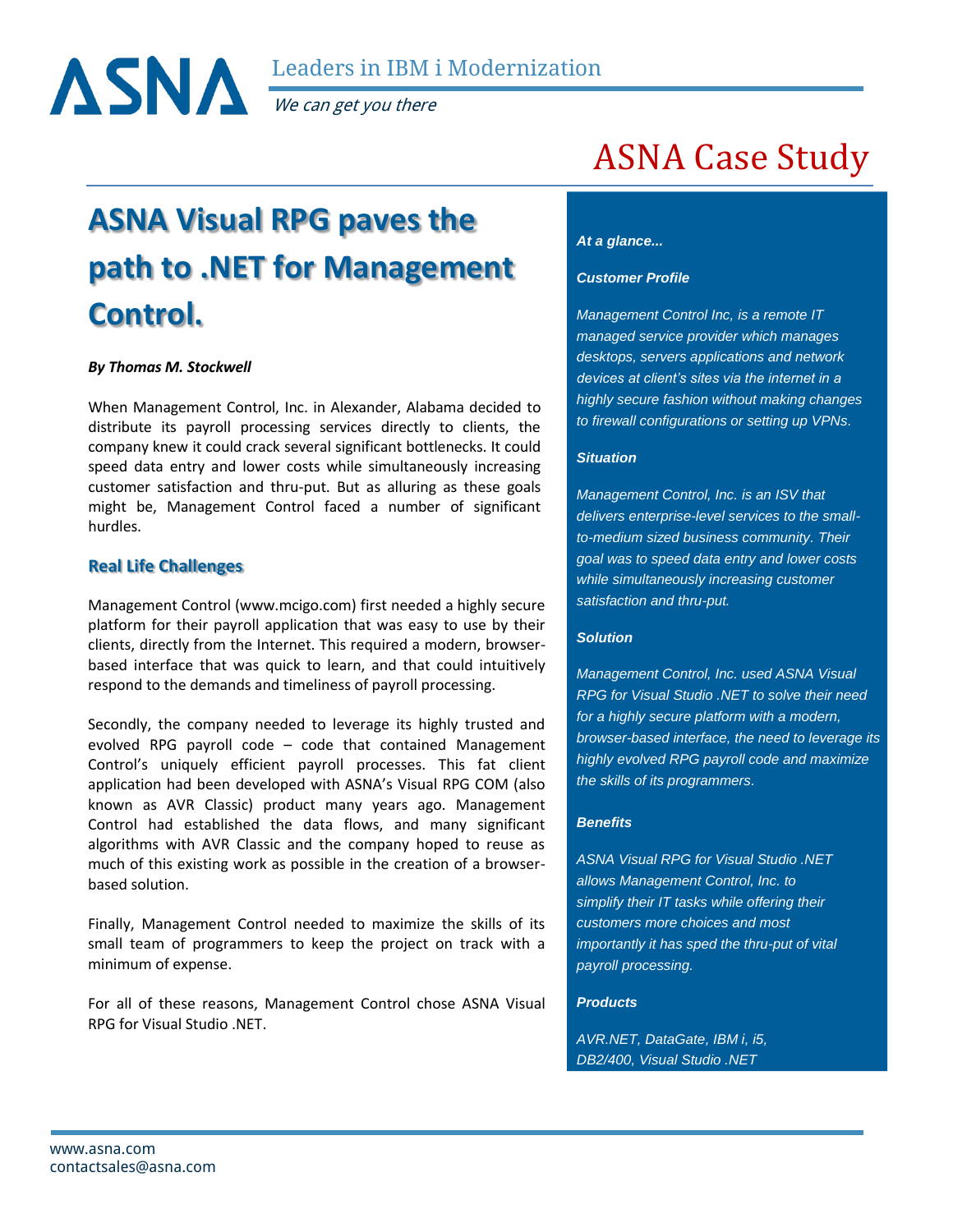

# **ASNA Visual RPG for Visual Studio .NET**

AVR for Visual Studio .NET (AVR) is the only RPG compiler available for Microsoft .NET. It snaps into Microsoft's Visual Studio integrated development environment (IDE). It's a language that makes it easy for traditional RPG programmers to write/modify code using familiar RPG idioms in the .NET ecosystem. AVR for .NET is able to create fat Windows clients, browser (both mobile and desktop), and Web services applications.

AVR gives the programmer the best of all possible worlds for RPG development: an RPG-like programming syntax coupled with all of Visual Studio .NET's User Interface designer, debugger, and deployment tools. This makes AVR for Visual Studio .NET one of the most powerful of programming IDEs available to the traditional RPG programming shop.

But the value of AVR doesn't stop there. AVR applications use ASNA DataGate to connect, usually without any code change to either the IBM i's DB2/400 database, Microsoft SQL Server, or ASNA Local Database. AVR can also connect through .NET's ADO.NET, using SQL, to connect to virtually any SQL-based database.

# **The Management Control Experience with AVR**

How does AVR fit into a small organization's development cycle? Management Control's experiences point to the value of the ASNA experience.

Management Control, Inc. is a Managed Service Provider (MSP) located in Alexander City, Alabama. It prides itself in delivering enterprise-level services to the small-to medium sized business community. It offers a full range of networking, development and support services that includes server and workstation support, network administration, systems management, systems monitoring, and custom programming. A key service is custom and customized application software to provide the competitive advantages to small organizations that can't afford their own programming staff. And it does this with an exceptionally creative staff of only three IT members. How do they do it? ASNA Visual RPG is the key.

# **A History with ASNA AVR**

Back in 2000 Management Control simply wanted to increase client satisfaction by building a fully functional Graphical User Interface (GUI) for its many RPG applications. These RPG applications included the MCIPay Payroll application as well as benefit management, claims adjudication, and document storage applications. All of these applications resided on the IBM i platform.

In those days, the choices for building a GUI on the IBM platform were limited: companies selling 5250 screen scrapers came and went; Object Oriented Programming (OOPs) languages were difficult to learn; and IBM technology support was expensive to maintain. So after a demonstration of ASNA's AVR Classic, Management Control decided to move to the ASNA/Microsoft architecture. The company knew that AVR could do exactly what was needed, and it could also pave the path to Microsoft-based fat client applications.

# **Technology Evolves: ASNA Responds**

Despite using a development environment and programming model quite different from standard green-screen RPG, Management Control found that the RPG conversion process from the IBM RPG language to ASNA Visual RPG was straight-forward for its small staff of programmers. They were already well-versed in IBM RPG and Visual Basic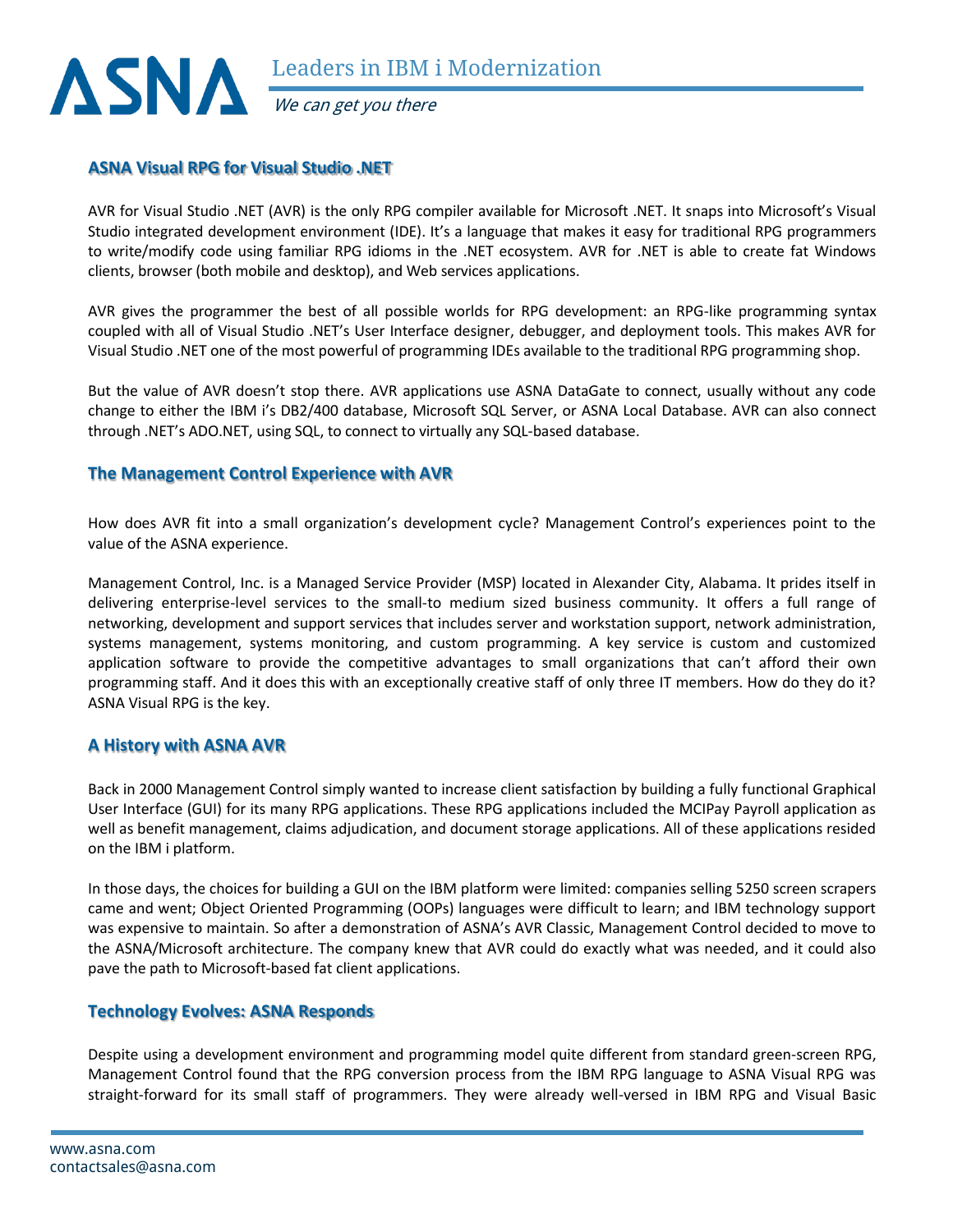

languages. Over time, Management Control's small professional staff successfully converted all of its applications to an ASNA/Microsoft Windows COM client-server environment, including many programs that were originally built from the days of the IBM System/36 platform.

The results were so successful that Management Control actually moved off the IBM platform, and directly onto the MS Windows environment.

"I had a fat-client version of MCIPay built with AVR Classic up and running within a few months of taking some ASNA's training classes," says Forrest Forbus, Management Control's IT Lead Programmer. Today, ten years later, all of Management Control's applications run on the Microsoft platform, use AVR.

In 2002 Microsoft introduced the .NET Framework and its Visual Studio .NET integrated development environment (IDE). .NET offered many improvements over the old COM model, but perhaps most notable was .NET's ability to abstract away much of the complexity of building browser-based applications.

Because of its affinity with creating browser-based apps, Management Control embraced the Microsoft .NET as a natural and powerful addition to their arsenal of development tools. Still, for their small staff, the challenge to migrate their AVR Classic applications to .NET was judged to be extremely rigorous for such a small staff. And so they waited to see how ASNA and .NET would fare over the long haul.

# **COM vs. .NET: Where's the Rub?**

As any programmer will tell you, there are important and complex technical differences between the classic Windows COM client-server runtime environment and the newer Microsoft .NET framework. They draw upon different libraries of code and they perform differently with different requirements.

For Management Control the siren call of the Internet made the effort of moving to .NET worthwhile. The deployment model alone with browser-based development was quite appealing to Management Control. Being able to offer its customers application access through a browser, where nothing is required on the client but a browser, Management Control would eliminate tons of deployment, licensing, and client PC configuration issues.

Management Control clearly saw the advantages of .NET, but had been waiting to see how ASNA would respond with AVR before it invested its modest resources to a code conversion. Meanwhile many questions remained. How would its customers respond to the opportunities provided by the new Microsoft .NET framework? Was this new framework worth the effort for the benefit of its clients? Would there be a means to "migrate" their AVR code to .NET instead of the difficult task of "converting" the code?

And after careful appraisal and consideration, Management Control decided it was time to work with .NET through ASNA's Visual RPG for .NET product. ASNA does offer an Upgrade Assistant that helps bootstrap the conversion of AVR Classic to AVR for .NET. Alas, the Upgrade Assistant only directly supports conversion from AVR Classic fat clients to AVR for .NET fat clients and Management Control didn't need that—they needed browser-based applications.

However, the lack of automated tooling didn't stop Forrest and his team. They rolled up their sleeves and started coding. While the team's experience with AVR Classic streamlined their move into AVR for .NET, there was still plenty for them to learn. Creating a browser-based version of the MCIPay application was their first formal project.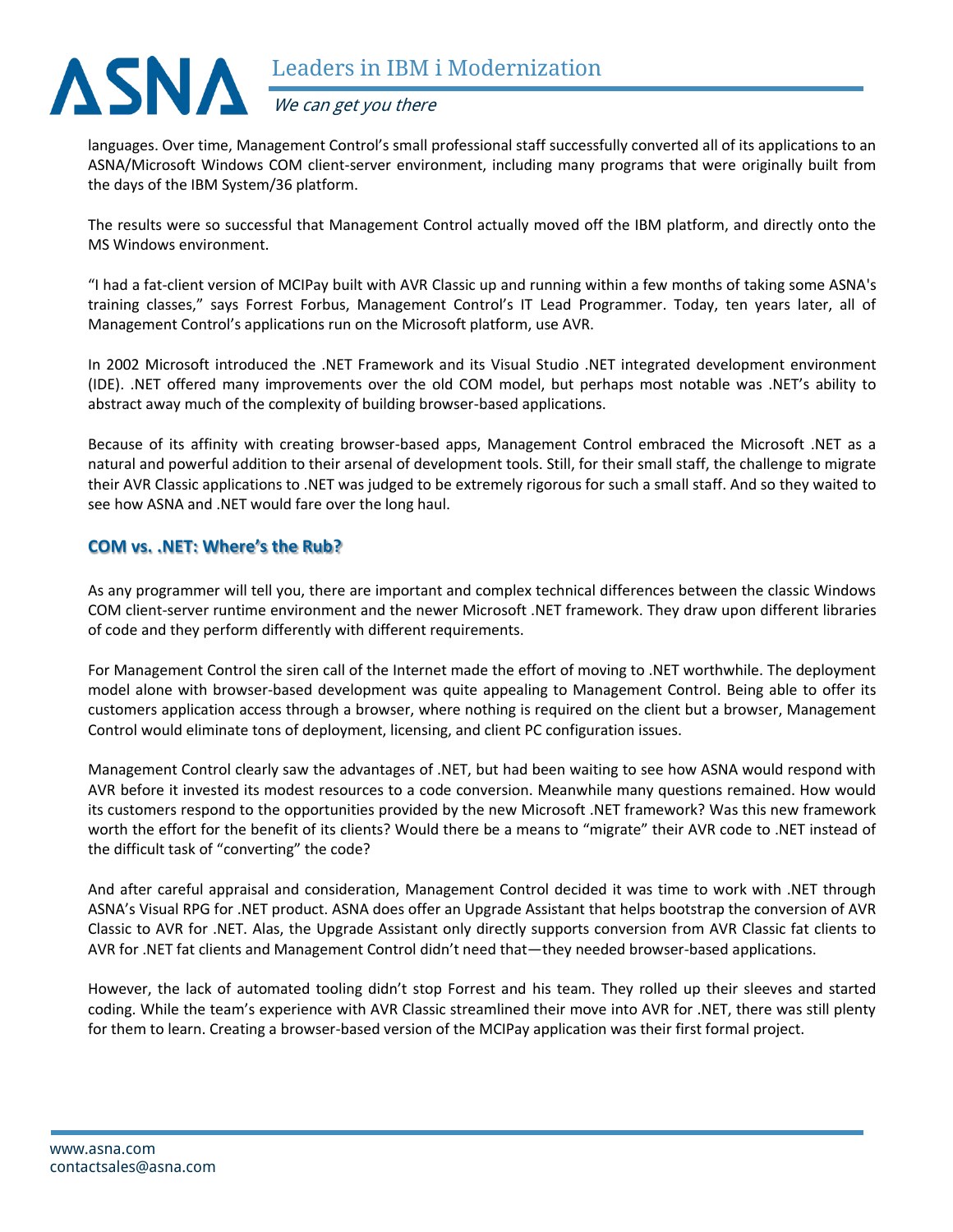

We can get you there

# **The Management Control Experience Migrating ASNA Visual RPG COM to .NET**

"Reducing the number of fat-clients was not our primary goal," says Forrest Forbus.

"Our main goal was to more efficiently get the large amounts of data the clients have for processing. We wanted to provide features for our clients to enable them to run their own reports, manage their own employee timesheets, conduct scheduling, and enable certain Human Resources functions through a website."

The migration/rewrite of MCIPay from AVR Classic to browser-based .NET took some effort, but it proved to be a resounding success; the results delivered visible improvements to Management Control's clients. Today, data entry no longer requires the more expensive fat client machines. Users running on different hardware platforms can now easily run the MCIPay application through their web browsers. The payroll and HR reports are now readily available, online. Best of all, maintaining the application's core software requirements no longer requires as much IT attention while the user interface is now "standardized" through the services of the web browser. This reduces training costs and gives greater personnel flexibility in meeting client payroll requirements.

# **Benefits for Management Control with AVR .NET**

Meanwhile, for Management Control, IT tasks have been vastly simplified. Instead of equipping customers with COMbased fat workstations client – with all the related problems of maintenance, software driver distribution, and IT resource support – Management Control now offers its customers more choices in the way it delivers its MCIPay application. Management Control now offers the MCIPay package as an online service, as a stand-alone Windowsbased PC product, or as a traditional COM client/server application. Most importantly, the .NET solution has sped the throughput of vital payroll processing, allowing more customers faster access when inputting their payrolls, providing immediate access to reports, and reducing the time required for MCIPay services.

Finally, moving to the AVR .NET has provided significant side benefits to Management Control itself. The AVR .NET solution had reduced costs by greatly reducing requirements for IT staff. "In the past we've had as many as seven people in IT, but as employees have left for various reasons, we discovered that we were able to maintain things without rehiring replacements." This reduction occurred even as the AVR .NET migration project progressed.

# **Building for the Future with AVR .NET**

After Management Control's experience migrating to AVR .NET, the future looks very bright indeed. According to Forrest Forbus "The goal now is to move everything eventually, but there's still a lot left. We've built a tremendous number of .COM apps with AVR the last 10+ years, so it simply takes time."

Such is their confidence in the technology of ASNA. ASNA has been a leader in providing technology innovation for IT for 30 years, so there's no question that AVR will be there to assist. And meanwhile, Management Control continues to meet the challenges of a changing technology landscape, using ASNA Visual RPG for .NET.

# **About ASNA**

ASNA, provides comprehensive and flexible solutions for modernizing IBM i applications to the Microsoft .NET platform. ASNA enables companies to integrate and extend their solutions to .NET, the Web and beyond, while preserving investments in IT and human resources. ASNA solutions are distributed worldwide and used by more than a million end users.